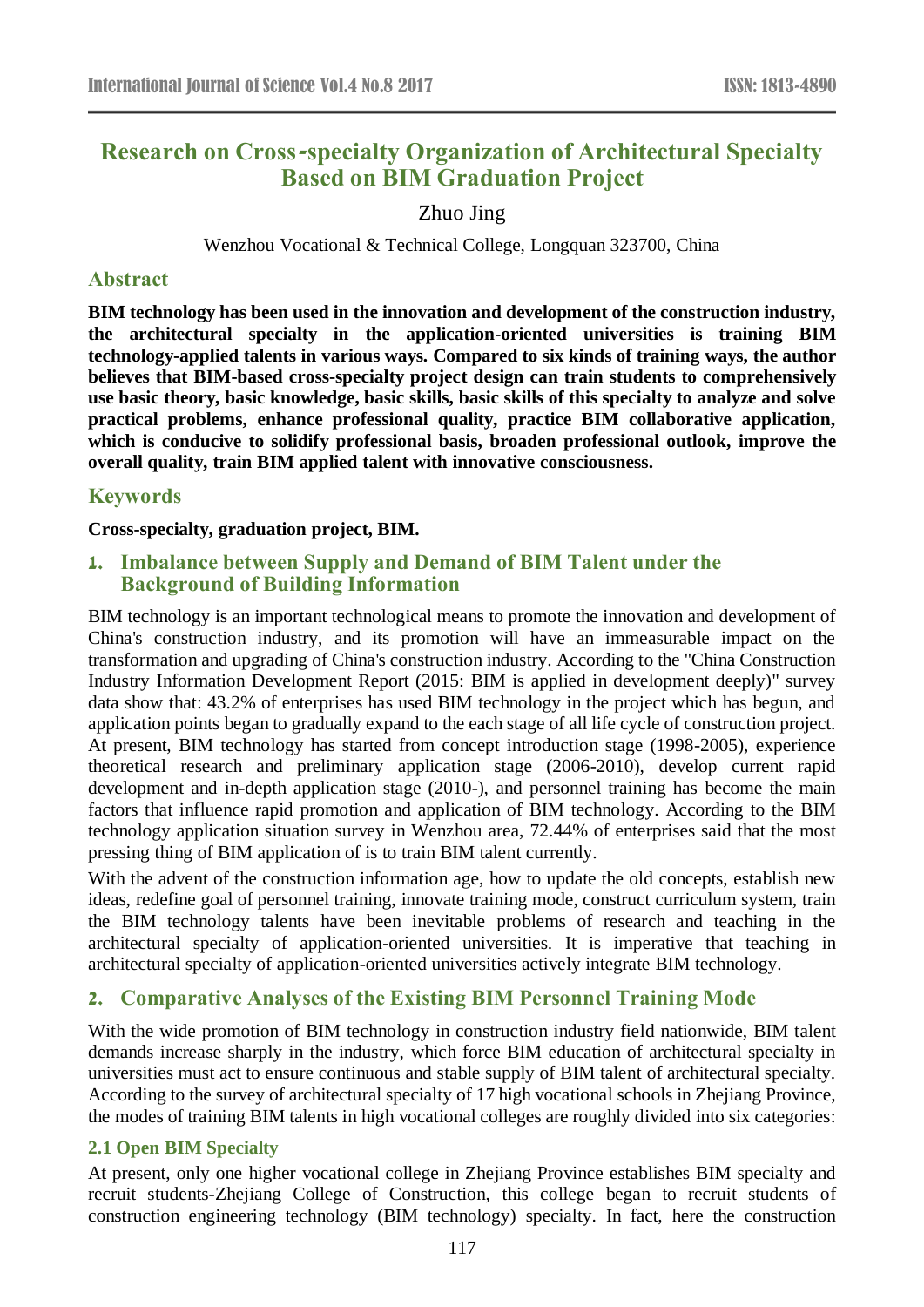engineering technology (BIM technology) specialty is one direction of architecture engineering technology specialty in strict sense, the author compared courses between construction engineering technology (BIM technology) specialty and construction engineering technology in this school, the basic courses and professional courses of two specialties are the same, and there are three different courses (as shown in the table below). Under the condition that BIM modeling talents are urgently needed currently, this BIM talent training mode based on engineering and technical specialty is an effective way to respond to the demand of talent market. But this practice only promotes BIM talent in the construction field, and the engineering technologies are divided into traditional and BIM technology two categories, but it is an expedient measure.

| construction engineering teenhology in courses               |                                                                |                                               |                                   |
|--------------------------------------------------------------|----------------------------------------------------------------|-----------------------------------------------|-----------------------------------|
| specialty                                                    | different courses                                              | different courses                             | different courses                 |
| construction<br>engineering<br>technology(BIM<br>technology) | <b>BIM</b> modeling<br>technology                              | <b>BIM</b> related<br>software<br>application | <b>BIM</b> technology<br>practice |
| construction<br>engineering<br>technology                    | measurement and<br>valuation of<br>construction<br>engineering | engineering<br>cognition and<br>practice      | post-practice<br>simulation       |

Table 1 Difference between construction engineering technology (BIM technology) specialty and construction engineering technology in courses

### **2.2 Open BIM Technology Course**

The separate courses on BIM are divided into two types: the first is to establish the theoretical course of BIM basic concept, the amount of class hour is very few. Some higher vocational college with smaller scale, weak resources and limited training equipment tend to introduce BIM knowledge into the teaching of architectural specialty in this way. The other is to open a BIM modeling course, most schools open revit software teaching currently. BIM modeling is trained as one developed skills of students, and open a small door for students who engage in the work on BIM. No matter what type of course, these students who are trained re-accept BIM's system training after entering into the community.

### **2.3 Introduce Teaching Content of BIM Technology Application into the Traditional Professional Courses**

The BIM technology applications are introduced into the traditional CAD, cost measurement, construction organization and management and other courses teaching. It can achieve good teaching results in the application technology of BIM specialty in this way, but the concept of BIM coordination and model transfer cannot be trained, only as the basic teaching of BIM, and require teachers of relevant specialty courses to have application ability of BIM technology, and it is more difficult to achieve for teacher resources in many colleges at present.

### **2.4 Open Studio or Club**

Many schools open BIM studio or club, which use occasional lectures, network teaching, skills competitions and other ways flexibly and diversely develop training of BIM application ability. The equipment funding of this kind of training mode is often difficult to guarantee, in addition, the evaluation system is relatively loose, the training effect are greater influenced by the individual enthusiasm of student leaders and guidance teachers, the sustainable development has some difficulties.

### **2.5 Laboratory Model of Industry-University-Research Integration**

The industry-university-research integration laboratory can promote the in-depth application of construction information BIM in the teaching in theory, the enterprise play its strong engineering practice ability, proficient software operation and other advantages, college play its strong theoretical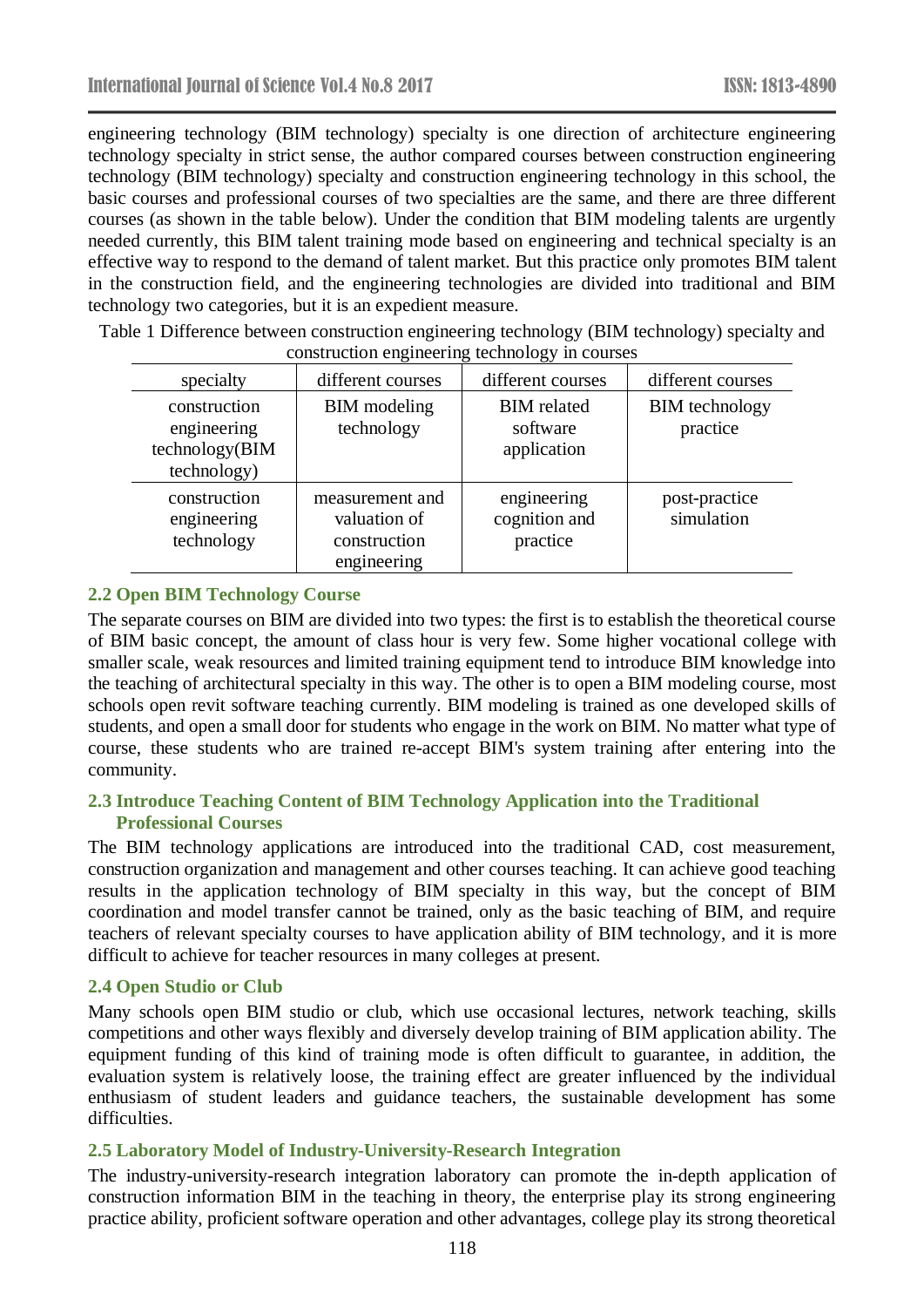ability, research and learning ability advantage, it is very effective BIM talent training model, but the beneficial students will be fewer.

### **2.6 Open the BIM Project during the Graduation Project Phase**

Some schools carry out BIM project teaching in the graduation project stage. In recent years, Glodon Company, Luban and other domestic mainstream BIM software companies organize BIM graduation project competition of national college students each year, the schools connects graduation design tasks and contest tasks, students complete the task, which is completion of graduation project. This way which open a BIM project in graduation project (currently basically carry out in the competition way) to solve the following problems: First, problems that some schools do not purchase BIM series software and unable to carry out teaching are solved, because the sponsor supply contest series software for free; secondly, the problem of shortage of teachers in the school is solved, because the software company will shoot video teaching materials; thirdly, BIM collaborative application ability obtains very good training, because the BIM projects are cross-specialty; fourthly, it is conducive to the training of innovative ability, according to the combined innovation theory, the integration point of cross-specialty knowledge is the innovation point which is most easily broken through in graduation project. The students who participate in BIM graduation project are not only skilled in the BIM technology applications of their specialty, but also have a more in-depth understanding on the BIM application technology of relevant specialties, they can directly participate in BIM application group of related specialties in enterprise after graduation. Through the cross-specialty BIM graduation project, you can consolidate professional basis, broaden professional perspective, improve the overall quality, and train BIM application talent with innovative consciousness.

Of course, the above four models are not mutually exclusive, Wenzhou Vocational & Technical College used means which integrates five models to train BIM technology application talents, and achieved good teaching results. In the following, this paper carries out specific discussions on graduation project implementation of cross-specialty BIM project.

## **3. Graduation Project Implementation Cross-Specialty BIM Project of Architectural Specialty**

### **3.1 Training Objective**

The BIM graduation design make the students systematically understand, know and master content, methods and specific measures based on BIM technology in the each phase of construction, master and understand business scene and business knowledge in actual project, so that students initially have the ability to use BIM software for the relevant specialty work, and lay a solid professional foundation for students to engage in BIM related work after graduation.

### **3.2 Project Type**

The graduation project is designed in accordance with the students' professional background, but must reflect the ideas of "coordination" and "model transfer". Although the whole process of BIM project starts from the design, but because there is time difference problem in the designed tasks and following project management, cross-specialty BIM graduation designs are divided into two categories: one is started in the architectural design, structural design, mechatronic design, decorative design specialty and other design specialty organizations. The BIM collaborative platform is used to integrate the architectural design, structural design, integrated pipeline, decorative design integrated in a building information model, conditions permitting, and the cost information can also be integrated into it; the second category is carried out in engineering technology, construction costs, (construction equipment) and other specialties. This kind of projects generally use the turnover form of existing drawings, the scale can select building with 5000-30000 square meters, and complete model information transmission and application work in the project management phase. Taking Glodon BIM5D for example, the workflow is shown in the following figure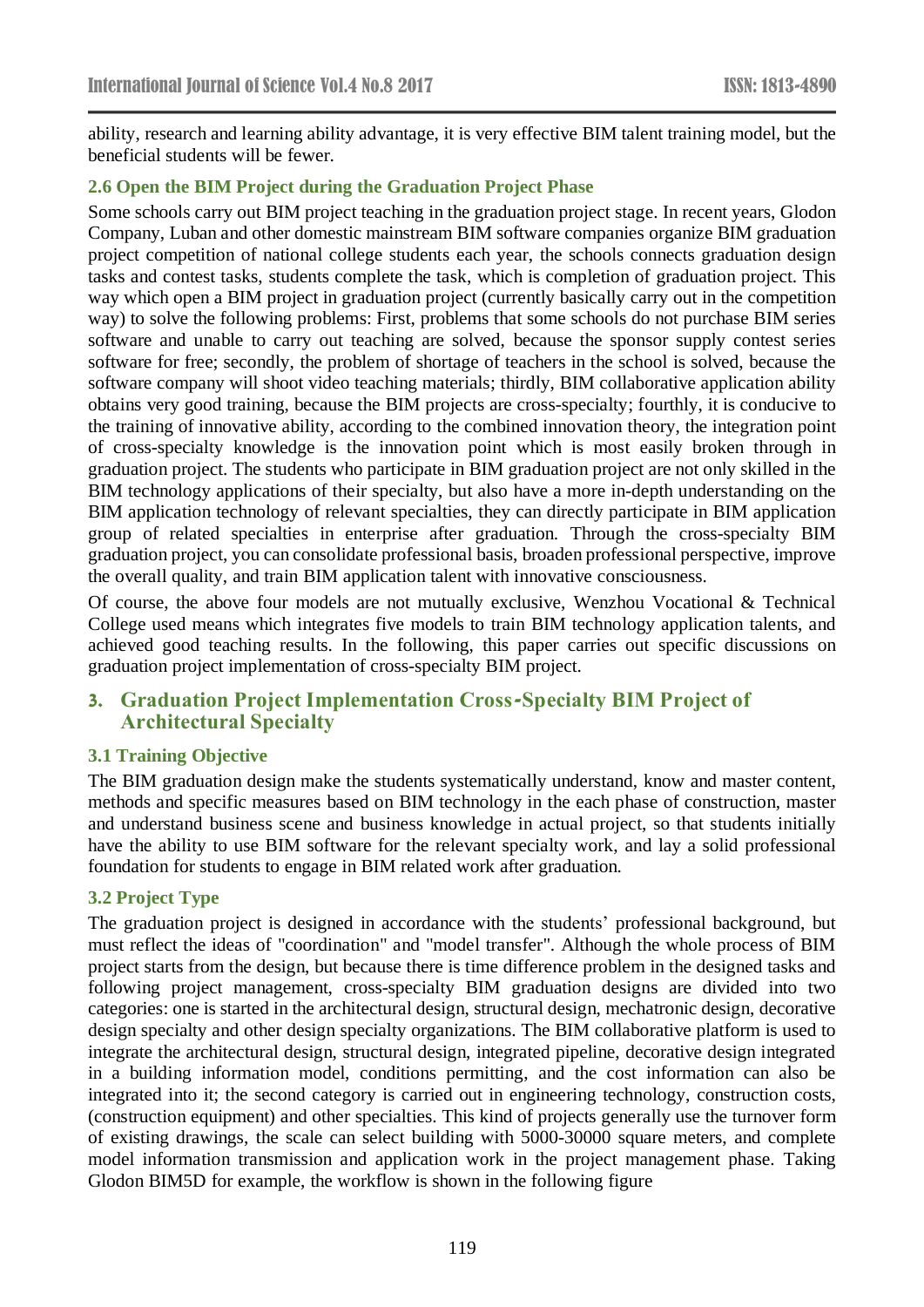

Figure 1.Broadband BIM5D Workflow

## **3.3 Team Building**

The players with different specialties are organized in accordance with project types, every team is generally 3-5 people, the team selects a team member as the leader, the leader is in charge of division of labor, task implementation, progress control and results collection; according to the module broken into by head teachers, team leader prepares team members' division of labor plan, clears team members' task, requires each team members to complete their tasks on time, and requires each team members to familiarize all the tasks of team, can reply the query when teachers in the medium examination and reply. Finally, the leader leads the team members to arrange and collect all the documents in the BIM application process, and complete the PPT display content of project team.

Teachers are divided into head teachers and advisors, head teachers is in charge of the division of labor of the team module, progress control and coordination, head teachers generally need to receive BIM training in advance, but does not require professional proficiency, in fact, it is hard to be proficient in all fields. The advisors are mainly responsible for the professional guidance of professional field, need rich time experience in traditional engineering areas. Head teachers and advisors are rational division of labor; which not only ensures the smooth completion of graduation project, but also promote communication and mutual learning among teachers.

## **3.4 Process Control**

The information flow controls among members are very critical in the cross-specialty team graduation project, whether the model information is transmitted to the next link in time, and it will be the decisive factor that the next job can be carried out or smoothly develop. Therefore, a system must be established to ensure that each member completes the phased work in time. In the opening stage of graduation project, the team leader should first draw the overall progress flow chart, determine the key control node, each member fully understand the overall task process, develop weekly plan based on the individual task module. We arrange a time for members to report and communicate once a week in the implementation process, strictly control in the control point and avoid progress out of control.

### **3.5 Results Orientation**

The result of BIM graduation project may be the final result for a single specialty, which can play an independent role, for example, the list, formwork model and others need to be compiled separately, and the ultimate BIM5D model is only one of the results. Cross-specialty team BIM graduation project is generally the first contact for students, the role of file in the BIM process may not be in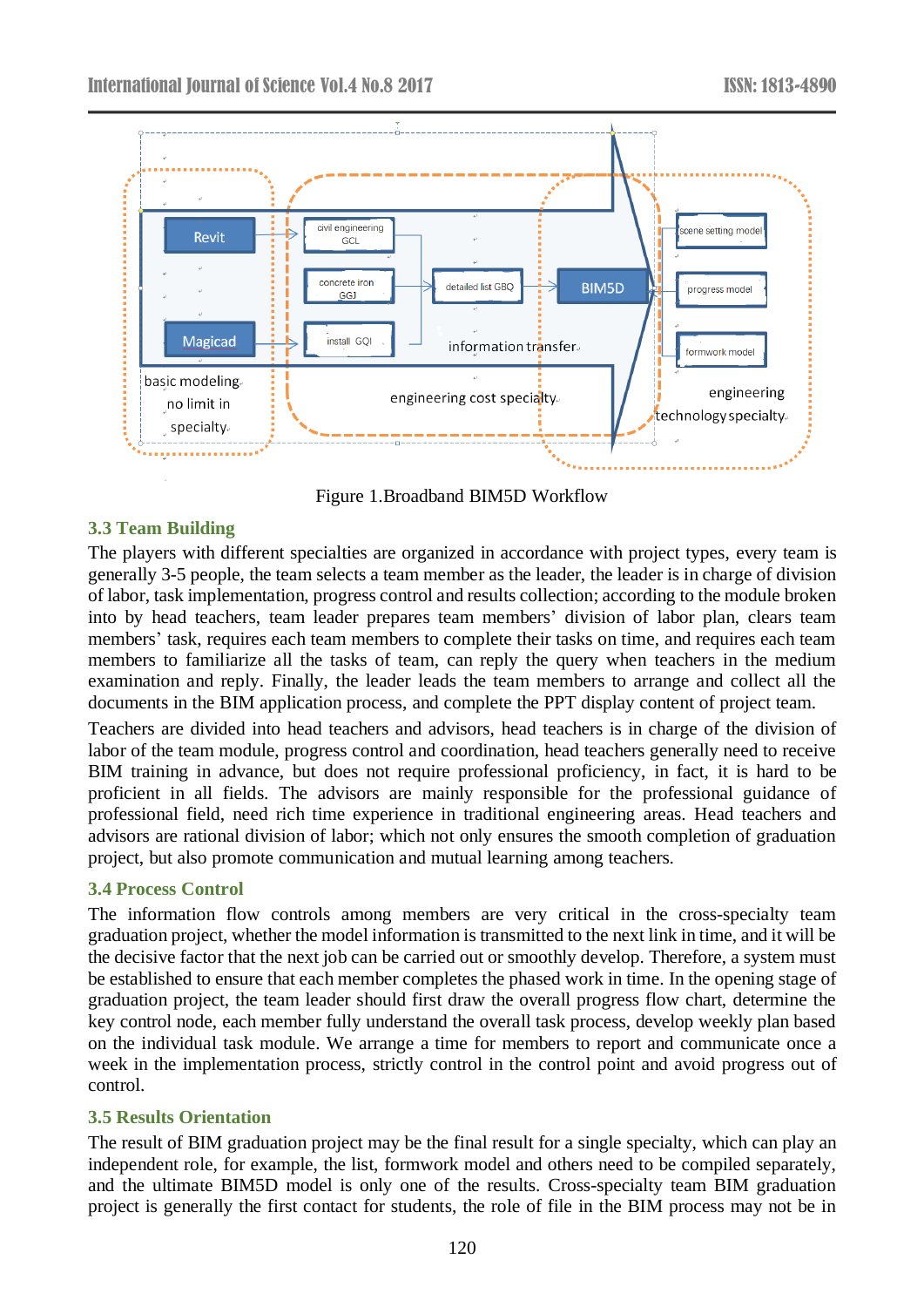place, so it requires a clear list of results, taking BIM graduation project of construction management category for example, the results list is as follows:

| module                    | requirement                          | achievement form                                |  |
|---------------------------|--------------------------------------|-------------------------------------------------|--|
|                           | Submit the result documents of BIM   | model(one)                                      |  |
| model design of           | design model engineering, model      | plane model picture(one)                        |  |
| engineering project based | picture display (one plane, one      | facade model picture(one)                       |  |
| on BIM                    | facade, one 3D, and save the picture | 3D model picture(one)                           |  |
|                           | format)                              | collision check picture(several)                |  |
|                           |                                      | model(one)                                      |  |
|                           |                                      | plane model picture(one)                        |  |
|                           |                                      | facade model picture(one)                       |  |
|                           | civil construction, concrete iron,   | 3D model picture(one)                           |  |
| establishment of bidding  | installation model and valuation     | report (concrete iron (concrete iron statistics |  |
| for construction project  | documents, business standard         | summary sheet)                                  |  |
| based on BIM              | establishment: submit valuation      | civil engineering, installation list quota      |  |
|                           | project documents, and related       | statistics summary sheet)(one)                  |  |
|                           | reports                              | valuation document (one)                        |  |
|                           |                                      | Report "sub-project, unit price measures        |  |
|                           |                                      | project list and valuation table"(one)          |  |
|                           |                                      | bid control price report                        |  |
|                           |                                      | double code time-scaled logic network           |  |
|                           |                                      | diagram or bar chart results file(one)          |  |
|                           |                                      | 3D layout results document of construction      |  |
| model management of       | construction progress schedule, 3D   | site(one)                                       |  |
| construction process of   | construction site layout, framework  | foundation, main body, decoration model         |  |
| project based on BIM      | design model and plan                | picture 3 sheets(one)                           |  |
|                           |                                      | formwork, scaffolding model file(one)           |  |
|                           |                                      | formwork, scaffolding 3D model                  |  |
|                           |                                      | picture(one)                                    |  |

| Table 2 results list BIM graduation project for construction management category |  |  |  |  |
|----------------------------------------------------------------------------------|--|--|--|--|
|----------------------------------------------------------------------------------|--|--|--|--|

## **4. Case Conclusion**

Comparing cross-specialty graduation project based on BIM and traditional graduation project, the differences are shown in Table 3 below.

Table 3 comparative analysis of cross-specialty graduation project based on BIM and traditional

| graduation project |  |
|--------------------|--|
|                    |  |
|                    |  |

| viewpoint                         | cross-specialty graduation project based on<br><b>BIM</b>                              | Traditional graduation project                             |
|-----------------------------------|----------------------------------------------------------------------------------------|------------------------------------------------------------|
| achievement form                  | many forms, embody individuality                                                       | single form, embody<br>standardization                     |
| characteristics of the<br>project | new technology application, cross-specialty<br>team collaboration                      | mature technology application,<br>complete on one's own    |
| skill requirement                 | Strong opening, need exploratory learning                                              | consolidate skills, focus on<br>improvement of proficiency |
| teamwork                          | get full training                                                                      | do not get full training                                   |
| teaching management               | difficulty is great, need to be flexible, meet the<br>individual needs                 | unified scheduling, batch<br>processing                    |
| guideline difficulty              | need to synchronous learning, will take a wrong<br>path, explore the excess counseling | High tutoring efficiency                                   |

The cross-specialty graduation project based on BIM open up the professional boundaries, which can achieve 1 +1> 2 effect, it does not only help improve the practical applicability of graduation project results, but also promote cooperation and mutual learning among students with different specialties, cultivate innovative consciousness. For cross-specialty graduation project, on the one hand, students